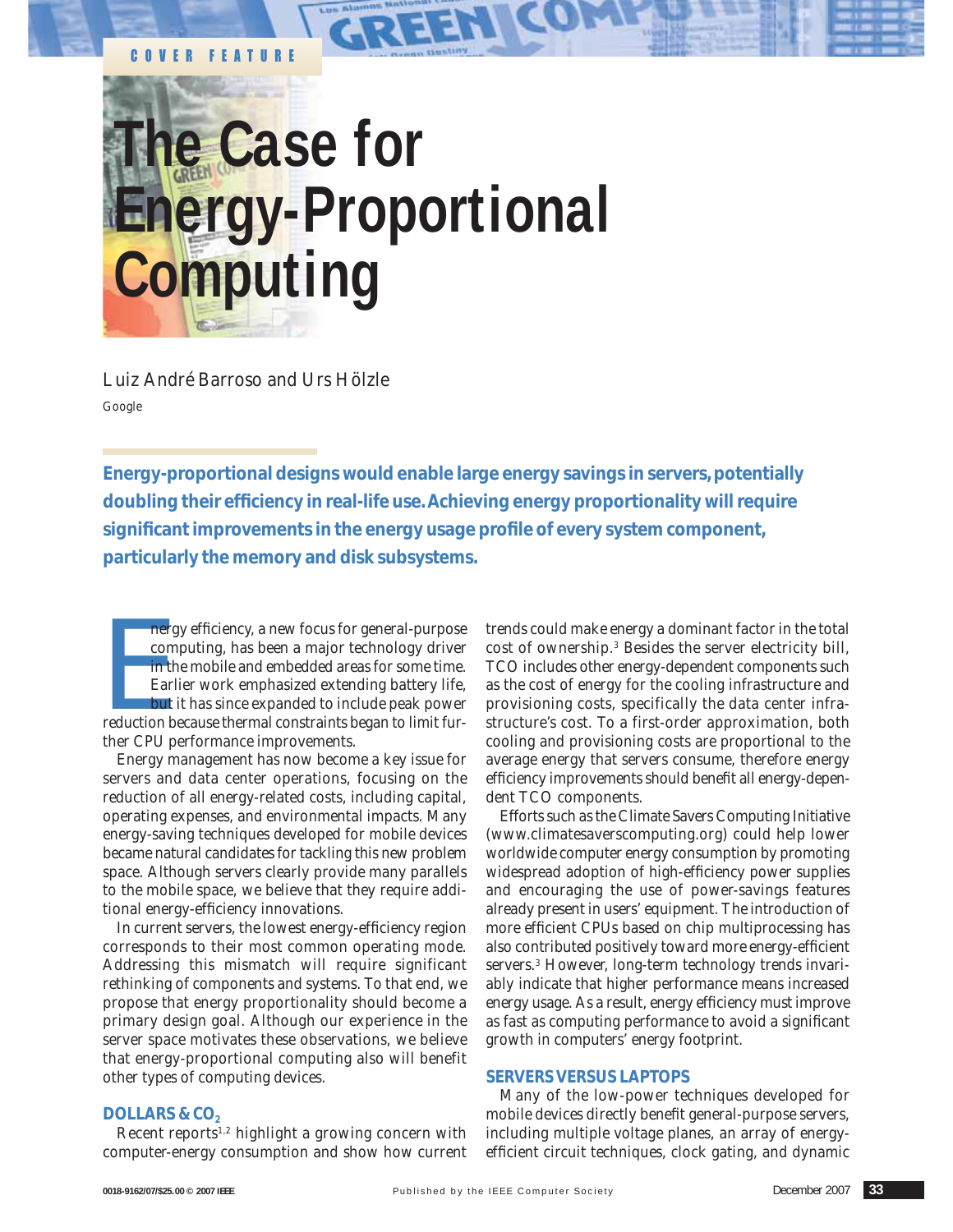

*Figure 1. Average CPU utilization of more than 5,000 servers during a six-month period. Servers are rarely completely idle and seldom operate near their maximum utilization, instead operating most of the time at between 10 and 50 percent of their maximum utilization levels.*

voltage-frequency scaling. Mobile devices require high performance for short periods while the user awaits a response, followed by relatively long idle intervals of seconds or minutes. Many embedded computers, such as sensor network agents, present a similar bimodal usage model.4

This kind of activity pattern steers designers to emphasize high energy efficiency at peak performance levels and in idle mode, supporting inactive low-energy states, such as sleep or standby, that consume near-zero energy. However, the usage model for servers, especially those used in large-scale Internet services, has very different characteristics.

Figure 1 shows the distribution of CPU utilization levels for thousands of servers during a six-month interval.<sup>5</sup> Although the actual shape of the distribution varies significantly across services, two key observations from Figure 1 can be generalized: Servers are rarely completely idle and seldom operate near their maximum utilization. Instead, servers operate most of the time at between 10 and 50 percent of their maximum utilization levels. Such behavior is not accidental, but results from observing sound service provisioning and distributed systems design principles.

An Internet service provisioned such that the average load approaches 100 percent will likely have difficulty meeting throughput and latency service-level agree-

ments because minor traffic fluctuations or any internal disruption, such as hardware or software faults, could tip it over the edge. Moreover, the lack of a reasonable amount of slack makes regular operations exceedingly complex because any maintenance task has the potential to cause serious service disruptions. Similarly, well-provisioned services are unlikely to spend significant amounts of time completely idle because doing so would represent a substantial waste of capital.

Even during periods of low service demand, servers are unlikely to be fully idle. Large-scale services usually require hundreds of servers and distribute the load over these machines. In some cases, it might be possible to completely idle a subset of servers during low-activity periods by, for example, shrinking the number of active front ends. Often, though, this is hard to accomplish because data, not just com-

putation, is distributed among machines. For example, common practice calls for spreading user data across many databases to eliminate the bottleneck that a central database holding all users poses.

Spreading data across multiple machines improves data availability as well because it reduces the likelihood that a crash will cause data loss. It can also help hasten recovery from crashes by spreading the recovery load across a greater number of nodes, as is done in the Google File System.6 As a result, all servers must be available, even during low-load periods. In addition, networked servers frequently perform many small background tasks that make it impossible for them to enter a sleep state.

With few windows of complete idleness, servers cannot take advantage of the existing inactive energysavings modes that mobile devices otherwise find so effective. Although developers can sometimes restructure applications to create useful idle intervals during periods of reduced load, in practice this is often difficult and even harder to maintain. The Tickless kernel<sup>7</sup> exemplifies some of the challenges involved in creating and maintaining idleness. Moreover, the most attractive inactive energy-savings modes tend to be those with the highest wake-up penalties, such as disk spin-up time, and thus their use complicates application deployment and greatly reduces their practicality.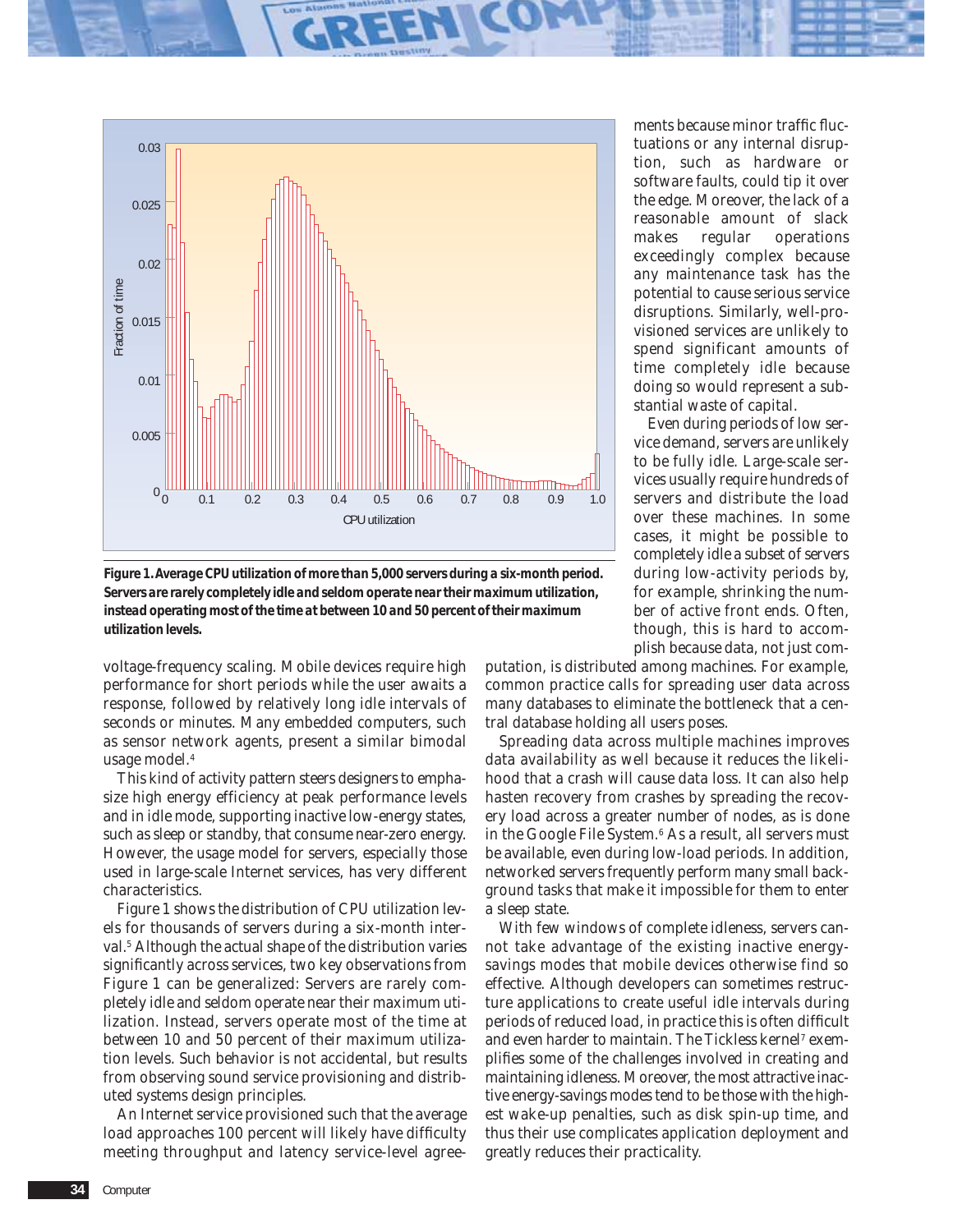# **ENERGY EFFICIENCY AT VARYING UTILIZATION LEVELS**

Server power consumption responds differently to varying utilization levels. We loosely define utilization as a measure of the application performance such as requests per second on a Web server—normalized to the performance at peak load levels. Figure 2 shows the power usage of a typical energy-efficient server, normalized to its maximum power, as a function of utilization. Essentially, even an energyefficient server still consumes about half its full power when doing virtually no work. Servers designed with less attention to energy efficiency often idle at even higher power levels.

Seeing the effect this narrow dynamic power range has on such a system's energy efficiency—represented by the red curve in Figure 2—is both enlightening and discouraging. To derive

power efficiency, we simply divide utilization by its corresponding power value. We see that peak energy efficiency occurs at peak utilization and drops quickly as utilization decreases. Notably, energy efficiency in the 20 to 30 percent utilization range—the point at which servers spend most of their time—has dropped to *less than half* the energy efficiency at peak performance. Clearly, such a profile matches poorly with the usage characteristics of server-class applications.

# **TOWARD ENERGY-PROPORTIONAL MACHINES**

Addressing the mismatch between the servers' energy-efficiency characteristics and the behavior of server-class workloads is primarily the responsibility of component and system designers. They should aim to develop machines that consume energy in proportion to the amount of work performed. Such energyproportional machines would ideally consume no power when idle (easy with inactive power modes), nearly no power when very little work is performed (harder), and gradually more power as the activity level increases (also harder).

Energy-proportional machines would exhibit a wide dynamic power range—a property that might be rare today in computing equipment but is not unprecedented in other domains. Humans, for example, have an average daily energy consumption approaching that of an old personal computer: about 120 W. However, humans at rest can consume as little as 70 W,<sup>8</sup> while being able to sustain peaks of well over 1 kW for tens of minutes, with elite athletes reportedly approaching 2 kW.<sup>9</sup>

Breaking down server power consumption into its main components can be useful in helping to better



*Figure 2. Server power usage and energy efficiency at varying utilization levels, from idle to peak performance. Even an energy-efficient server still consumes about half its full power when doing virtually no work.*



*Figure 3. CPU contribution to total server power for two generations of Google servers at peak performance (the first two bars) and for the later generation at idle (the rightmost bar).*

understand the key challenges for achieving energy proportionality. Figure 3 shows the fraction of total server power consumed by the CPU in two generations of Google servers built in 2005 and 2007.

The CPU no longer dominates platform power at peak usage in modern servers, and since processors are adopting energy-efficiency techniques more aggressively than other system components, we would expect CPUs to contribute an even smaller fraction of peak power in future systems. Comparing the second and third bars in Figure 3 provides useful insights. In the same platform, the 2007 server, the CPU represents an even smaller fraction of total power when the system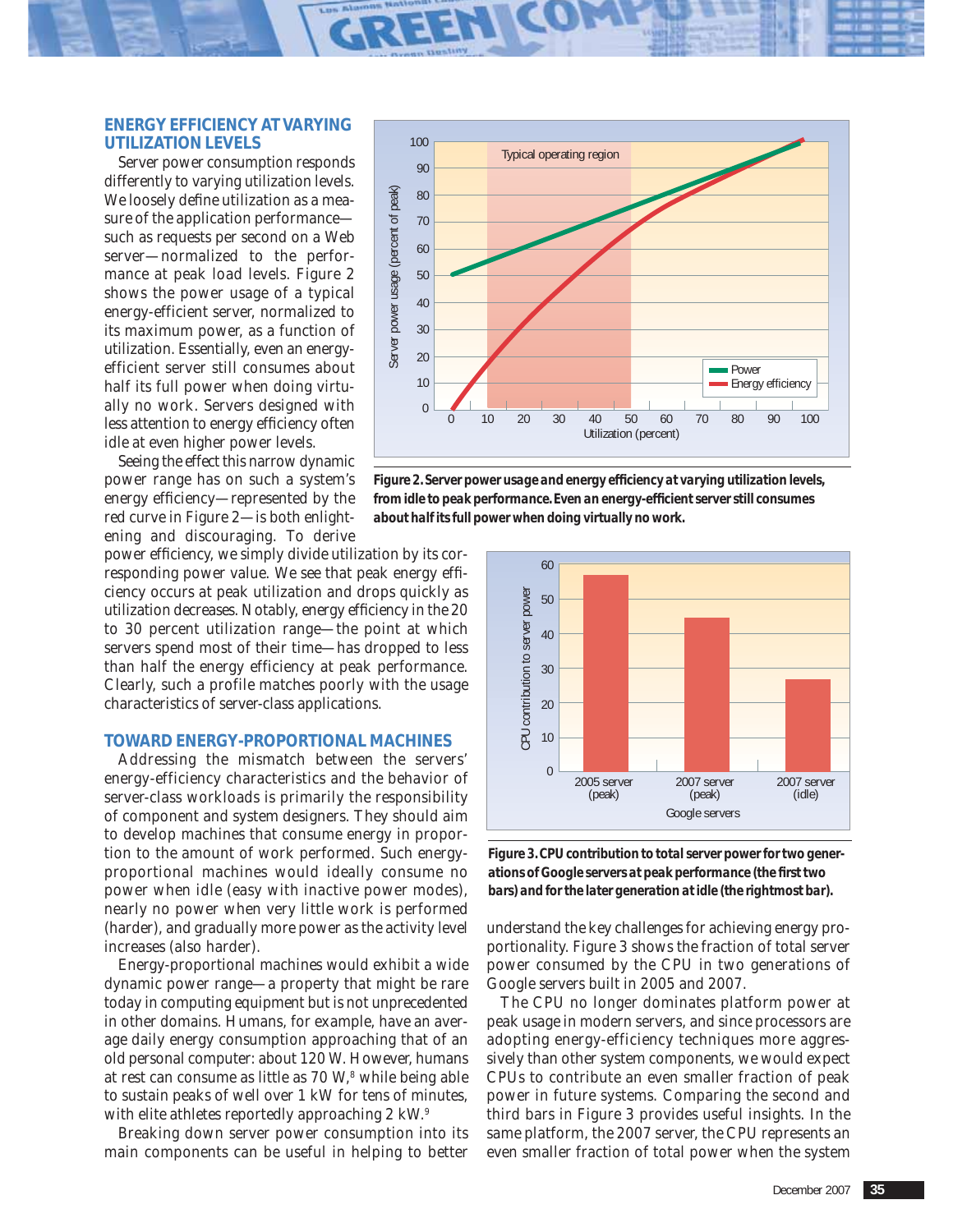

*Figure 4. Power usage and energy efficiency in a more energy-proportional server. This server has a power efficiency of more than 80 percent of its peak value for utilizations of 30 percent and above, with efficiency remaining above 50 percent for utilization levels as low as 10 percent.*

is idle, suggesting that processors are closer to exhibiting the energy-proportional behavior we seek.

Two key CPU features are particularly useful for achieving energy proportionality and are worthy of imitation by other components.

#### **Wide dynamic power range**

Current desktop and server processors can consume less than one-third of their peak power at very-low activity modes, creating a dynamic range of more than 70 percent of peak power. CPUs targeted at the mobile or embedded markets can do even better, with idle power often reaching one-tenth or less of peak power.10 They achieve this even when not using any performanceimpacting—or software-visible—energy-saving modes.

In our experience, the dynamic power range of all other components is much narrower: less than 50 percent for DRAM, 25 percent for disk drives, and 15 percent for networking switches.

#### **Active low-power modes**

A processor running at a lower voltage-frequency mode can still execute instructions without requiring a performance-impacting mode transition. It is still active. There are no other components in the system with active lowpower modes. Networking equipment rarely offers any low-power modes, and the only low-power modes currently available in mainstream DRAM and disks are fully inactive. That is, using the device requires paying a latency and energy penalty for an inactive-to-active mode transition. Such penalties can significantly degrade the performance of systems idle only at submillisecond time scales.

Compared to today's machines, servers with a dynamic power range of 90 percent, shown in Figure 4, could cut by one-half the energy used in data center operations.5 They would also lower peak power at the facility level by more than 30 percent, based on simulations of real-world data center workloads. These are dramatic improvements, especially considering that they arise from optimizations that leave peak server power unchanged. The power efficiency curve in Figure 4 fundamentally explains these gains. This server has a power efficiency of more than 80 percent of its peak value for utilizations of 30 percent and above, with efficiency remaining above 50 percent for utilization levels as low as 10 percent.

In addition to its energy-savings potential, energy-proportional hardware could obviate the need for power management software, or at least simplify it substantially, reducing power

management to managing utilization.

Fundamentally, the latency and energy penalties incurred to transition to the active state when starting an operation make an inactive energy-savings mode less useful for servers. For example, a disk drive in a spundown, deep-sleep state might use almost no energy, but a transition to active mode incurs a latency penalty 1,000 times higher than a regular access latency. Spinning up the platters also carriers a large energy penalty. Such a huge activation penalty restricts spin-down modes to situations in which the device will be idle for several minutes; this rarely occurs in servers. On the other hand, inactive energy-savings modes with wake-up penalties of only a small fraction of the regular operations' latency are more likely to benefit the server space, even if their low-energy state operates at relatively higher energy levels than would be possible in deep-sleep modes.

Active energy-savings schemes, by contrast, are useful even when the latency and energy penalties to transition to a high-performance mode are significant. Since active modes are operational, systems can remain in lowenergy states for as long as they remain below certain load thresholds. Given that periods of low activity are more common and longer than periods of full idleness, the overheads of transitioning between active energysavings modes amortize more effectively.

S ervers and desktop computers benefit from much of the energy-efficiency research and development that was initially driven by mobile devices' needs. However, unlike mobile devices, which idle for long